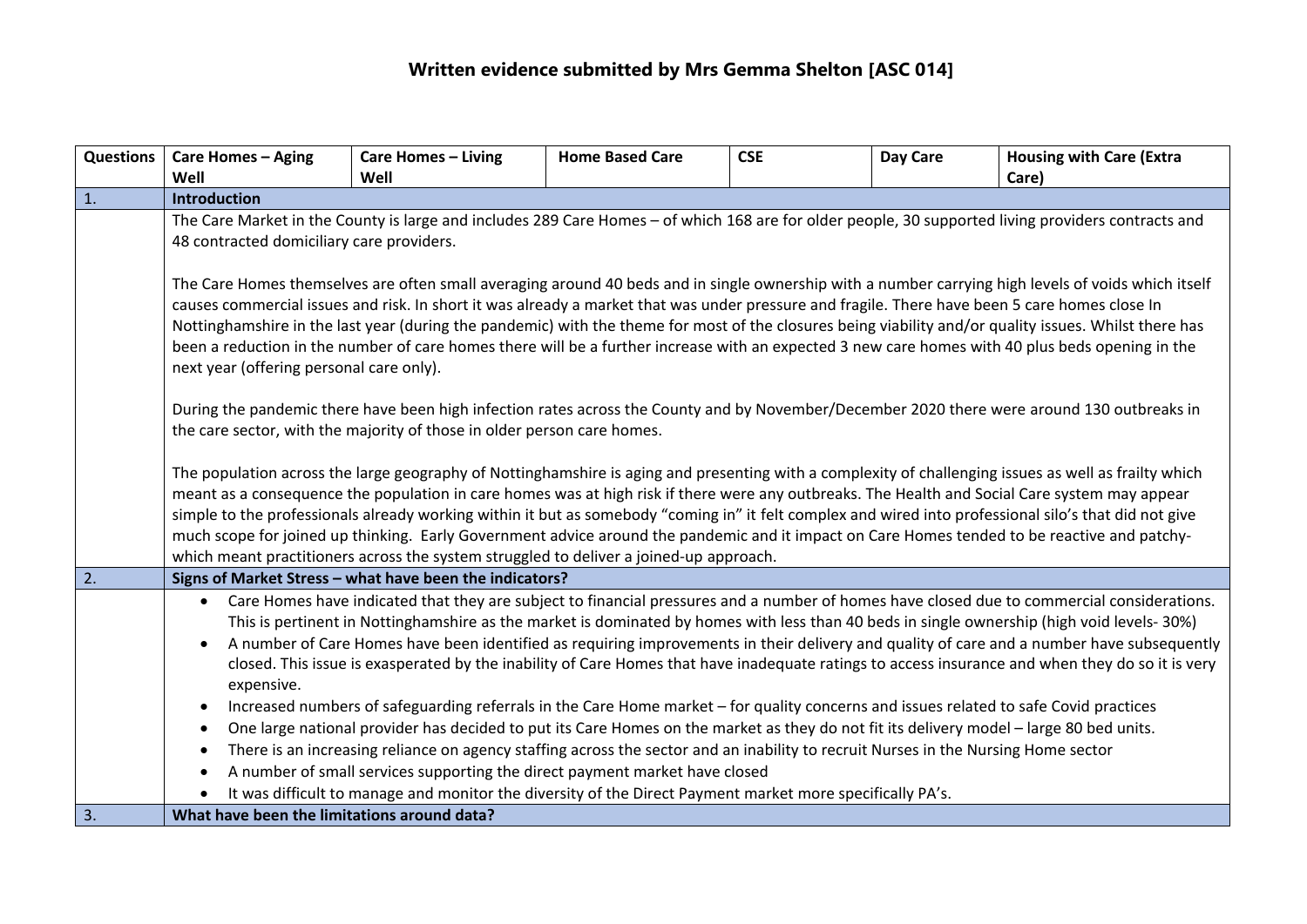| <b>Questions</b> | <b>Care Homes - Aging</b>                                                                                                                                                                                                                                                                                                                                                                                                                                                                                                                                                                                                                                                                                                                                                                                                                                  | <b>Care Homes - Living</b>                                                                                                                                                                                                                                                                                                                                                                                                                                                                                                                                          | <b>Home Based Care</b> | <b>CSE</b> | Day Care | <b>Housing with Care (Extra</b>                                                                                                                                                                                                                                                            |  |
|------------------|------------------------------------------------------------------------------------------------------------------------------------------------------------------------------------------------------------------------------------------------------------------------------------------------------------------------------------------------------------------------------------------------------------------------------------------------------------------------------------------------------------------------------------------------------------------------------------------------------------------------------------------------------------------------------------------------------------------------------------------------------------------------------------------------------------------------------------------------------------|---------------------------------------------------------------------------------------------------------------------------------------------------------------------------------------------------------------------------------------------------------------------------------------------------------------------------------------------------------------------------------------------------------------------------------------------------------------------------------------------------------------------------------------------------------------------|------------------------|------------|----------|--------------------------------------------------------------------------------------------------------------------------------------------------------------------------------------------------------------------------------------------------------------------------------------------|--|
|                  | Well                                                                                                                                                                                                                                                                                                                                                                                                                                                                                                                                                                                                                                                                                                                                                                                                                                                       | Well                                                                                                                                                                                                                                                                                                                                                                                                                                                                                                                                                                |                        |            |          | Care)                                                                                                                                                                                                                                                                                      |  |
|                  | Initially the Council did not have the data that was required (Covid specific) and very quickly set up a Covid dashboard that providers updated.<br>$\bullet$<br>This was superseded by the NHS Tracker which was then used for care homes data collection (One Version of the Truth)<br>Although the Care Homes adopted the NHS Tracker (was helped by aligned to the payment of Covid Grant monies) the Dom Care providers<br>$\bullet$<br>were slow to adopt the Tracker and the data-set was limited<br>Data inputting for single providers was time-consuming and a further task at a time when they were under the greatest pressure- data<br>$\bullet$<br>inputting fatigue<br>National Trackers did not extend to Extra Care and Supported Living<br>$\bullet$<br>The vaccination programme was not initially capture by the Trackers<br>$\bullet$ |                                                                                                                                                                                                                                                                                                                                                                                                                                                                                                                                                                     |                        |            |          |                                                                                                                                                                                                                                                                                            |  |
|                  | Has there been high staff vacancy rates - causes?                                                                                                                                                                                                                                                                                                                                                                                                                                                                                                                                                                                                                                                                                                                                                                                                          |                                                                                                                                                                                                                                                                                                                                                                                                                                                                                                                                                                     |                        |            |          |                                                                                                                                                                                                                                                                                            |  |
| 4.               |                                                                                                                                                                                                                                                                                                                                                                                                                                                                                                                                                                                                                                                                                                                                                                                                                                                            |                                                                                                                                                                                                                                                                                                                                                                                                                                                                                                                                                                     |                        |            |          |                                                                                                                                                                                                                                                                                            |  |
|                  | Staff vacancy levels have been minimal across the Care Home sector- indeed some Homes have furloughed staff due to the high levels of<br>$\bullet$<br>vacancy (staff shortages have been the result of specific Covid outbreaks)<br>The issues around vacancy impact in care homes relate to accessing Registered Managers and Nurses- and that follows the national trend.<br>$\bullet$<br>Vacancy levels in the Homecare market remain high especially in some rural and affluent (over employment) areas.<br>$\bullet$<br>Vacancy levels in the Extra Care sector remain low as staff are attracted to the static provision and flexible care hrs.<br>$\bullet$                                                                                                                                                                                         |                                                                                                                                                                                                                                                                                                                                                                                                                                                                                                                                                                     |                        |            |          |                                                                                                                                                                                                                                                                                            |  |
| 5.               | Has there been high staff turnover rates - causes?                                                                                                                                                                                                                                                                                                                                                                                                                                                                                                                                                                                                                                                                                                                                                                                                         |                                                                                                                                                                                                                                                                                                                                                                                                                                                                                                                                                                     |                        |            |          |                                                                                                                                                                                                                                                                                            |  |
|                  | $\bullet$<br>$\bullet$<br>$\bullet$                                                                                                                                                                                                                                                                                                                                                                                                                                                                                                                                                                                                                                                                                                                                                                                                                        | pandemic are choosing to leave due to exhaustion and other allied issues (burn-out).<br>as some carers return to past alternative occupations.<br>Care homes have experienced a reduction in occupancy levels which saw a reduction in workforce or staff furloughed                                                                                                                                                                                                                                                                                                |                        |            |          | The turnover of staff in Care Homes has remained low, however there is anecdotal evidence that some staff that have managed through the<br>The turnover rates for those staff delivering Homecare remains high and although it reduced at the beginning of the pandemic it is rising again |  |
| 6.               |                                                                                                                                                                                                                                                                                                                                                                                                                                                                                                                                                                                                                                                                                                                                                                                                                                                            | How are we managing the care market to support people with more complex care needs?                                                                                                                                                                                                                                                                                                                                                                                                                                                                                 |                        |            |          |                                                                                                                                                                                                                                                                                            |  |
|                  | ٠<br>$\bullet$<br>٠                                                                                                                                                                                                                                                                                                                                                                                                                                                                                                                                                                                                                                                                                                                                                                                                                                        | A multi-agency taskforce which includes staff from the LA, CCG, CQC, PH have worked to support the entire market<br>Regular communication through newsletters, webinars have been in place to provide expert advice to the Care Market<br>Training has available to up-skill staff to work in area's supporting people with complex needs<br>Care providers have worked together to deliver mixed packages of care to support people in the community<br>Changes in packages to support people intensively $-$ as a consequence of day services working differently |                        |            |          |                                                                                                                                                                                                                                                                                            |  |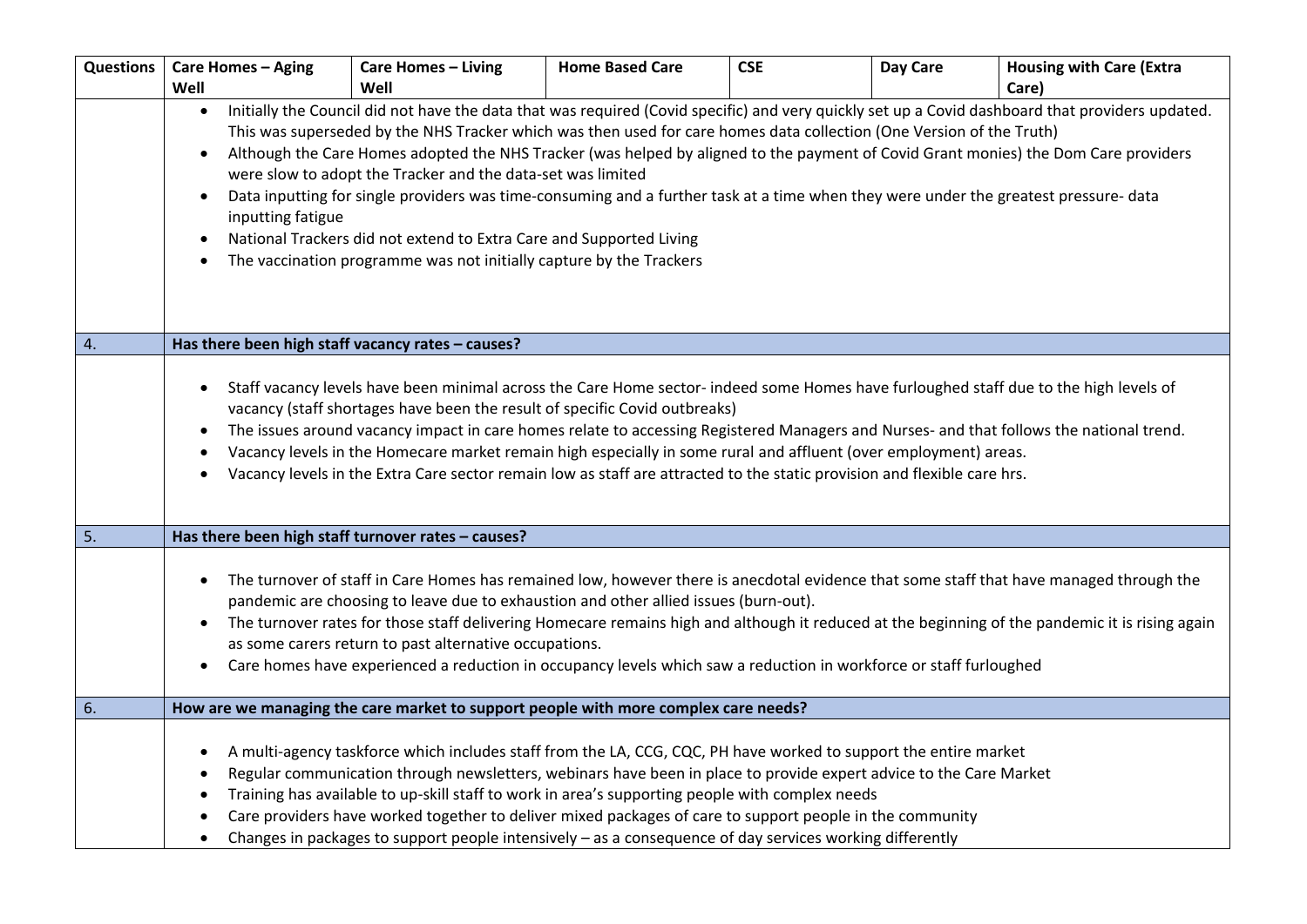| <b>Questions</b> | <b>Care Homes - Aging</b>                                                                                                                                                                                                                                                             | <b>Care Homes - Living</b>                                                                                                         | <b>Home Based Care</b> | <b>CSE</b> | Day Care | <b>Housing with Care (Extra</b>                                                                                                                |  |  |
|------------------|---------------------------------------------------------------------------------------------------------------------------------------------------------------------------------------------------------------------------------------------------------------------------------------|------------------------------------------------------------------------------------------------------------------------------------|------------------------|------------|----------|------------------------------------------------------------------------------------------------------------------------------------------------|--|--|
|                  | Well                                                                                                                                                                                                                                                                                  | Well                                                                                                                               |                        |            |          | Care)                                                                                                                                          |  |  |
|                  | More people going home from Hospital with complex care packages/mixed packages of care<br>$\bullet$                                                                                                                                                                                   |                                                                                                                                    |                        |            |          |                                                                                                                                                |  |  |
|                  | The sector needs to be valued, respected and connected - an equal partner in the system                                                                                                                                                                                               |                                                                                                                                    |                        |            |          |                                                                                                                                                |  |  |
|                  |                                                                                                                                                                                                                                                                                       |                                                                                                                                    |                        |            |          |                                                                                                                                                |  |  |
| 7.               |                                                                                                                                                                                                                                                                                       | How are we developing the system to support an ageing population?                                                                  |                        |            |          |                                                                                                                                                |  |  |
|                  |                                                                                                                                                                                                                                                                                       | Development of a prevention strategy including approach to community assets, target early intervention Technology Enabled care and |                        |            |          |                                                                                                                                                |  |  |
|                  | $\bullet$<br>Equipment, carer support                                                                                                                                                                                                                                                 |                                                                                                                                    |                        |            |          |                                                                                                                                                |  |  |
|                  | $\bullet$                                                                                                                                                                                                                                                                             |                                                                                                                                    |                        |            |          |                                                                                                                                                |  |  |
|                  | We are having further conversations with providers in relation to an ageing population even in younger adult settings. Throughout the COVID<br>outbreak this has highlighted some vast inequalities in settings. Where people are not treated effectively when unwell and there is an |                                                                                                                                    |                        |            |          |                                                                                                                                                |  |  |
|                  | expectation that the provider can manage situations. This has not been the case as there is little oversight from staff and managers about how                                                                                                                                        |                                                                                                                                    |                        |            |          |                                                                                                                                                |  |  |
|                  | to manage health needs in house.                                                                                                                                                                                                                                                      |                                                                                                                                    |                        |            |          |                                                                                                                                                |  |  |
|                  | $\bullet$                                                                                                                                                                                                                                                                             |                                                                                                                                    |                        |            |          | Housing with care HWC) is an ideal solution for people who have health and social care needs that will increase as they age. People need to be |  |  |
|                  |                                                                                                                                                                                                                                                                                       | encouraged to move earlier so it is a housing choice rather than a care need.                                                      |                        |            |          |                                                                                                                                                |  |  |
|                  | We have refreshed the Market position statement as a consequence of the impact of Covid pandemic to support the ageing population going<br>$\bullet$                                                                                                                                  |                                                                                                                                    |                        |            |          |                                                                                                                                                |  |  |
|                  | forward                                                                                                                                                                                                                                                                               |                                                                                                                                    |                        |            |          |                                                                                                                                                |  |  |
|                  | Carer Strategy - Development of a strategic approach across Bas, County and City Council<br>$\bullet$<br>Reviewing Discharge to Assess Reablement Services to make them fit for purpose and supporting lessons learnt out of Covid                                                    |                                                                                                                                    |                        |            |          |                                                                                                                                                |  |  |
|                  |                                                                                                                                                                                                                                                                                       |                                                                                                                                    |                        |            |          |                                                                                                                                                |  |  |
| 8.               |                                                                                                                                                                                                                                                                                       | How is the whole system working to support the Market?                                                                             |                        |            |          |                                                                                                                                                |  |  |
|                  | $\bullet$                                                                                                                                                                                                                                                                             | Governance has been put in place to deliver a strategic approach to supporting the market                                          |                        |            |          |                                                                                                                                                |  |  |
|                  | $\bullet$                                                                                                                                                                                                                                                                             | This has operationally delivered by the multiagency Taskforce delivery approach                                                    |                        |            |          |                                                                                                                                                |  |  |
|                  | $\bullet$                                                                                                                                                                                                                                                                             | Actions have been informed across the system through the one-version of the truth                                                  |                        |            |          |                                                                                                                                                |  |  |
|                  | Communication has been consistent across the system and readily available - the market has told us it has not been isolated<br>$\bullet$                                                                                                                                              |                                                                                                                                    |                        |            |          |                                                                                                                                                |  |  |
|                  | Co-production with providers in Webinars has allowed the system to flex and deliver specific outcomes when the market has been at stress<br>$\bullet$<br>points                                                                                                                       |                                                                                                                                    |                        |            |          |                                                                                                                                                |  |  |
|                  | Lessons learnt have been a regular feature of the system decision management and informed operational practice<br>$\bullet$                                                                                                                                                           |                                                                                                                                    |                        |            |          |                                                                                                                                                |  |  |
|                  | Systems have concentrated on outcomes rather than individual financial silo's<br>$\bullet$                                                                                                                                                                                            |                                                                                                                                    |                        |            |          |                                                                                                                                                |  |  |
|                  | $\bullet$                                                                                                                                                                                                                                                                             | Working with Health partners to create a solution-based agenda - bringing partners together                                        |                        |            |          |                                                                                                                                                |  |  |
|                  | Focus on beds - rather than home based solutions - from a Hospital perspective<br>$\bullet$                                                                                                                                                                                           |                                                                                                                                    |                        |            |          |                                                                                                                                                |  |  |
|                  | $\bullet$                                                                                                                                                                                                                                                                             | Designated Settings have been driven as a solution                                                                                 |                        |            |          |                                                                                                                                                |  |  |
|                  | $\bullet$                                                                                                                                                                                                                                                                             | Monitoring & Understanding of Skill-Mix & Workforce (Clinical, Non-Clinical, Support Staff)                                        |                        |            |          |                                                                                                                                                |  |  |
|                  | $\bullet$                                                                                                                                                                                                                                                                             |                                                                                                                                    |                        |            |          | Increasing the care support worker offer through bank and active recruitment e.g. Nottinghamshire County Council recruited additional supply   |  |  |
|                  |                                                                                                                                                                                                                                                                                       | staff with the aim of being able to offer short term emergency support to care home providers in severe crisis                     |                        |            |          |                                                                                                                                                |  |  |
|                  | Care Home Response Hub                                                                                                                                                                                                                                                                |                                                                                                                                    |                        |            |          |                                                                                                                                                |  |  |
|                  | WhatsApp Peer to Peer group was set up including all partners from Health and Social Care<br>$\bullet$                                                                                                                                                                                |                                                                                                                                    |                        |            |          |                                                                                                                                                |  |  |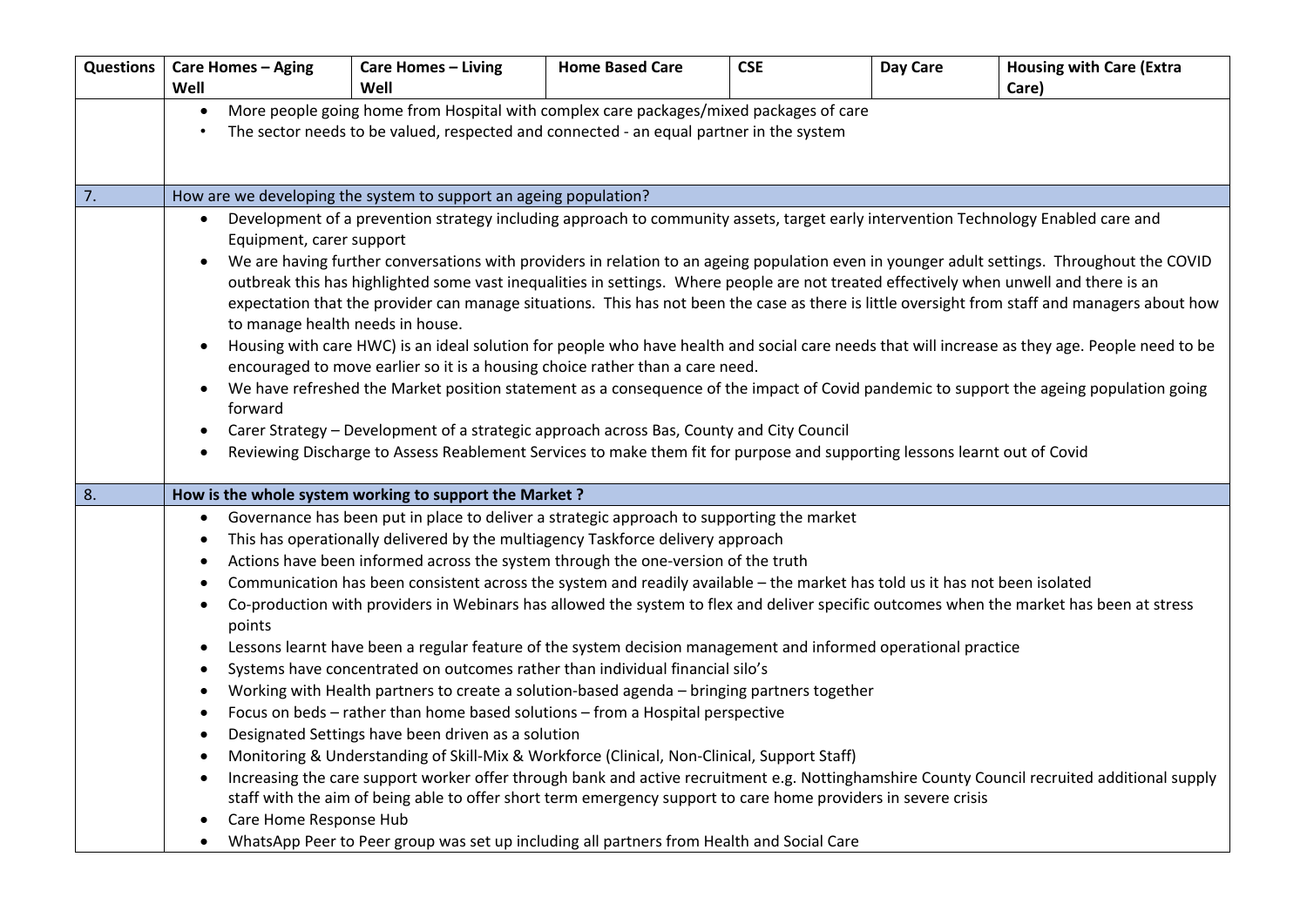| Questions | <b>Care Homes - Aging</b>                                                                                                                                 | <b>Care Homes - Living</b>                                                                                                                         | <b>Home Based Care</b> | <b>CSE</b> | Day Care | <b>Housing with Care (Extra</b>                                                                                                                      |  |  |
|-----------|-----------------------------------------------------------------------------------------------------------------------------------------------------------|----------------------------------------------------------------------------------------------------------------------------------------------------|------------------------|------------|----------|------------------------------------------------------------------------------------------------------------------------------------------------------|--|--|
|           | Well                                                                                                                                                      | Well                                                                                                                                               |                        |            |          | Care)                                                                                                                                                |  |  |
|           | Webinars (planned & unplanned)<br>$\bullet$                                                                                                               |                                                                                                                                                    |                        |            |          |                                                                                                                                                      |  |  |
|           |                                                                                                                                                           | Provider forum/newsletter and daily contact                                                                                                        |                        |            |          |                                                                                                                                                      |  |  |
|           | $\bullet$                                                                                                                                                 | Toolkit - supporting providers to interpret national guidance                                                                                      |                        |            |          |                                                                                                                                                      |  |  |
|           |                                                                                                                                                           | Extended Roles - Support to secondary care for discharge, application of Restore and Respect with signpost to pathways                             |                        |            |          |                                                                                                                                                      |  |  |
|           | Nottingham University Hospital with NHS Professionals and Sherwood Forest working across boundaries with the care sector to enable rapid                  |                                                                                                                                                    |                        |            |          |                                                                                                                                                      |  |  |
|           | discharge                                                                                                                                                 |                                                                                                                                                    |                        |            |          |                                                                                                                                                      |  |  |
| 9.        | <b>Other</b>                                                                                                                                              |                                                                                                                                                    |                        |            |          |                                                                                                                                                      |  |  |
|           | $\bullet$                                                                                                                                                 | Government funding has supported the work with the market                                                                                          |                        |            |          |                                                                                                                                                      |  |  |
|           |                                                                                                                                                           | The policy perspective has been complex and timings have not been helpful                                                                          |                        |            |          |                                                                                                                                                      |  |  |
|           | $\bullet$                                                                                                                                                 | We may need to stop services as the funding ceases - short-term                                                                                    |                        |            |          |                                                                                                                                                      |  |  |
|           | $\bullet$                                                                                                                                                 | Need to deliver a sustainable funding model for long-term impact                                                                                   |                        |            |          |                                                                                                                                                      |  |  |
|           | $\bullet$                                                                                                                                                 | Not a lot of understanding of Social Care and Market Commercials (short-term funding does not work in supporting longer term business              |                        |            |          |                                                                                                                                                      |  |  |
|           | models for social care providers)                                                                                                                         |                                                                                                                                                    |                        |            |          |                                                                                                                                                      |  |  |
|           | Little consideration of LA responsibilities around charging and self-funders<br>$\bullet$                                                                 |                                                                                                                                                    |                        |            |          |                                                                                                                                                      |  |  |
|           | Admin burden placed on the market - with high levels of data requests for a long period - challenging data/tracker - the ask was constant                 |                                                                                                                                                    |                        |            |          |                                                                                                                                                      |  |  |
|           | The complexity of the separate grants impact on the LA as well as the providers<br>$\bullet$                                                              |                                                                                                                                                    |                        |            |          |                                                                                                                                                      |  |  |
|           | Health partners struggles to understand the diversity of the Social Care Market with specific reference to Extra Care                                     |                                                                                                                                                    |                        |            |          |                                                                                                                                                      |  |  |
|           | Financial support in respect of Insurance (care home) has not delivered a solution<br>CQC changes and priorities - impact on LA Quality approach          |                                                                                                                                                    |                        |            |          |                                                                                                                                                      |  |  |
|           |                                                                                                                                                           |                                                                                                                                                    |                        |            |          |                                                                                                                                                      |  |  |
| 10.       | <b>Conclusion</b>                                                                                                                                         |                                                                                                                                                    |                        |            |          |                                                                                                                                                      |  |  |
|           |                                                                                                                                                           |                                                                                                                                                    |                        |            |          |                                                                                                                                                      |  |  |
|           |                                                                                                                                                           |                                                                                                                                                    |                        |            |          | To conclude after a difficult year there has been some positives outcomes which are being built on to support the system wide approach in supporting |  |  |
|           |                                                                                                                                                           | the social care market. The trust, confidence and experience that has been developed and built on will be used to ensure that all the partners are |                        |            |          |                                                                                                                                                      |  |  |
|           |                                                                                                                                                           | joined up in their work to reduce unnecessary impacts on the market.                                                                               |                        |            |          |                                                                                                                                                      |  |  |
|           |                                                                                                                                                           |                                                                                                                                                    |                        |            |          | The pandemic has enabled better sharing of information between organisations and has led to reduced duplication and added assurance. Data has        |  |  |
|           |                                                                                                                                                           | been enriched and used for support. Integration of approach at all levels has been implement with the leadership, tactical and operational         |                        |            |          |                                                                                                                                                      |  |  |
|           | roles/processes.                                                                                                                                          |                                                                                                                                                    |                        |            |          |                                                                                                                                                      |  |  |
|           |                                                                                                                                                           |                                                                                                                                                    |                        |            |          |                                                                                                                                                      |  |  |
|           |                                                                                                                                                           | There has been greater communication at every level across the system which has supported and enabled greater understanding of the roles and       |                        |            |          |                                                                                                                                                      |  |  |
|           | responsibilities of all the partners. Early conversations about future joint appointments across health and social care, as well more regular discussions |                                                                                                                                                    |                        |            |          |                                                                                                                                                      |  |  |
|           |                                                                                                                                                           | with care managers and the market has and will have a positive impact on working with the social care market going forward.                        |                        |            |          |                                                                                                                                                      |  |  |
|           | The sector has been integral to shaping the agenda and articulate their needs and own messages and the conversation/co-production will be essential       |                                                                                                                                                    |                        |            |          |                                                                                                                                                      |  |  |